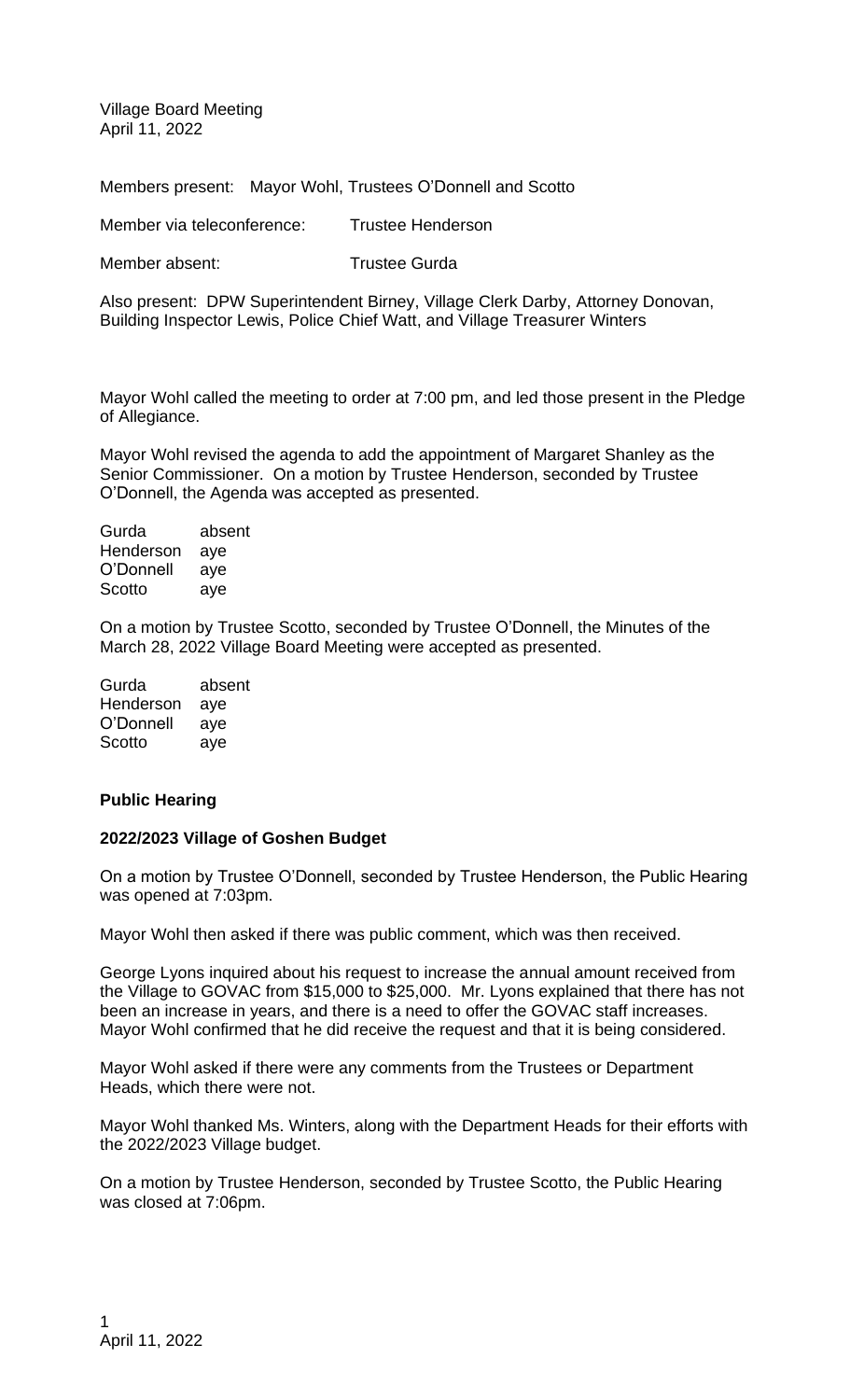## **Communications**

## *1. Resignation of Trustee Dan Henderson*

Mayor Wohl read the correspondence from Trustee Henderson regarding his retirement, which would take effect April 29, 2022. Trustee Henderson said that this was a difficult decision, however, he retired from law enforcement three months ago and would be moving down South. Mayor Wohl thanked Trustee Henderson for all of he did while being on the Village Board for three years, and for his 20 years with the Village of Goshen Police Department, and 8 years with Harriman, where he retired from.

### *2. Village Wide Earth Day Clean Up 4/23/22*

Mayor Wohl shared that the Village will be holding a Village wide cleanup event for Earth Day 2022 on April 23, 2022, with many partners in the Village. The cleanup event will be from 12pm – 2pm, and residents can go to Erie Street Park for assignments.

### **Items of Business**

*1. Authorize ARPA Funds*

## **RESOLUTION 37 of 2022**

### **A RESOLUTION TO ALLOW THE \$275,383.78 IN ANTICIPATED ARPA FUNDS TO BE INTENDED FOR VILLAGE WATER INFRASTRUCTURE**

**WHEREAS,** the Village is expected to receive \$275,383.78 in ARPA funds as a second allocation in the Summer of 2022; and

**WHEREAS**, the Village needs to identify a use for the funds; and

## **NOW, THEREFORE, IT IS HEREBY,**

**RESOLVED**, that the Village approves the use of ARPA funds to be intended for the Village Water Infrastructure as allowed in Overview of the Final Rule by the U.S. Department of the Treasury.

Motion to adopt by Trustee Scotto and seconded by Trustee O'Donnell. The vote was 4 ayes to  $0$  nays with  $0$  abstentions. The Mayor declared the Resolution adopted on April 11, 2022.

#### *2. Relevy of Unpaid Water/Sewer Balances*

## **RESOLUTION 38 of 2022**

### **A RESOLUTION TO RELEVY \$277,992.25 OF UNPAID WATER/SEWER BALANCES ON THE 2022/2023 VILLAGE PROPERTY TAXES**

**WHEREAS,** there is an unpaid balance on water/sewer billing; and

## **NOW, THEREFORE, IT IS HEREBY,**

**RESOLVED**, that the following was approved:

1. Unpaid water/sewer balances in the amount of \$277,992.25 will be relevied on the 2022/2023 property taxes.

Motion to adopt by Trustee Henderson and seconded by Trustee O'Donnell. The vote was  $\frac{4}{3}$  ayes to 0 nays with 0 abstentions. The Mayor declared the Resolution adopted on April 11, 2022.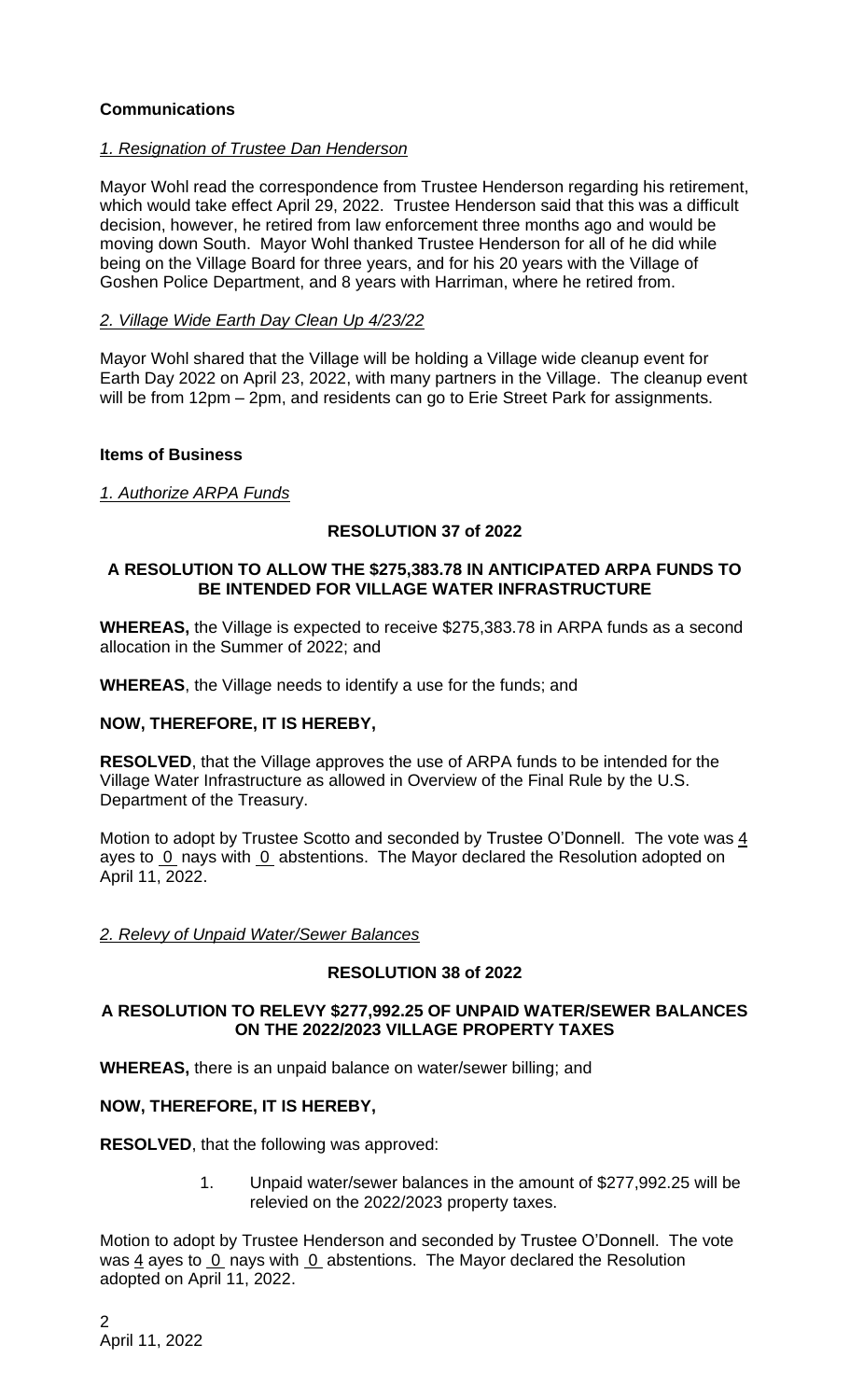## *3. Approval to Apply for Grants*

Chief Watt discussed the two grants the department would like to apply for: Cyber security to enhance hardware and software within the Village, as well as unified email addresses throughout the Village, and the other grant opportunity is to obtain a camera system that could be monitored remotely for assembly areas within the Village including the church park and the downtown area.

## **RESOLUTION 39 of 2022**

#### **A RESOLUTION TO ALLOW THE VILLAGE OF GOSHEN TO APPLY FOR TWO GRANTS FOR THE VILLAGE POLICE DEPARTMENT FOR A CRITICAL INFRASTRUCTURE GRANT PROGRAM AND A CYBER SECURITY GRANT PROGRAM**

**WHEREAS,** the Village Police Department identified two grant opportunities; and

**WHEREAS**, the Village Police Department would immensely benefit from said grants; and

**WHEREAS**, the Village Police Department is not eligible to directly apply for the grant; and

# **NOW, THEREFORE, IT IS HEREBY,**

**RESOLVED**, that the Village of Goshen Board approves the following grants to be applied for through the Village of Goshen for the Village of Goshen Police Department:

- 1. CRITICAL INFRASTRUCTURE GRANT PROGRAM
- 2. CYBER SECURITY GRANT PROGRAM

Motion to adopt by Trustee O'Donnell and seconded by Trustee Henderson. The vote was  $\frac{4}{3}$  ayes to 0 nays with 0 abstentions. The Mayor declared the Resolution adopted on April 11, 2022.

## *4. Schedule Public Hearings*

In brief, the public hearings are for housekeeping laws. One law is for being able to change the rate for towing through a resolution. The other law is to amend the parking restriction on McNally Street, to only be no parking during school hours.

## **RESOLUTION 40 of 2022**

## **A RESOLUTION SCHEDULING THE PUBLIC HEARINGS FOR TWO LOCAL LAWS ON MONDAY, APRIL 25, 2022 AT 7PM:**

#### *TITLE: AMENDING CHAPTER 54, ENTITLED, "TRAFFIC," TO THE EXTENT OF MODIFYING CHAPTER 54-6 ENTITLED "IMPOUNDMENT, REDEMPTION OF VEHICLES."*

### *TITLE: AMENDING CHAPTER 54 ENTITLED, "TRAFFIC," TO THE EXTENT OF ADDING A NEW SECTION, SECTION 54-230 TO DIVISION 3 OF CHAPTER 54, WHICH IS ENTITLED "PARKING RESTRICTED."*

**WHEREAS,** the Village of Goshen Attorney has modified two local laws at the direction of a Resolution from the Village Board; and

**WHEREAS**, a Public Hearing must be scheduled; and

## **NOW, THEREFORE, IT IS HEREBY,**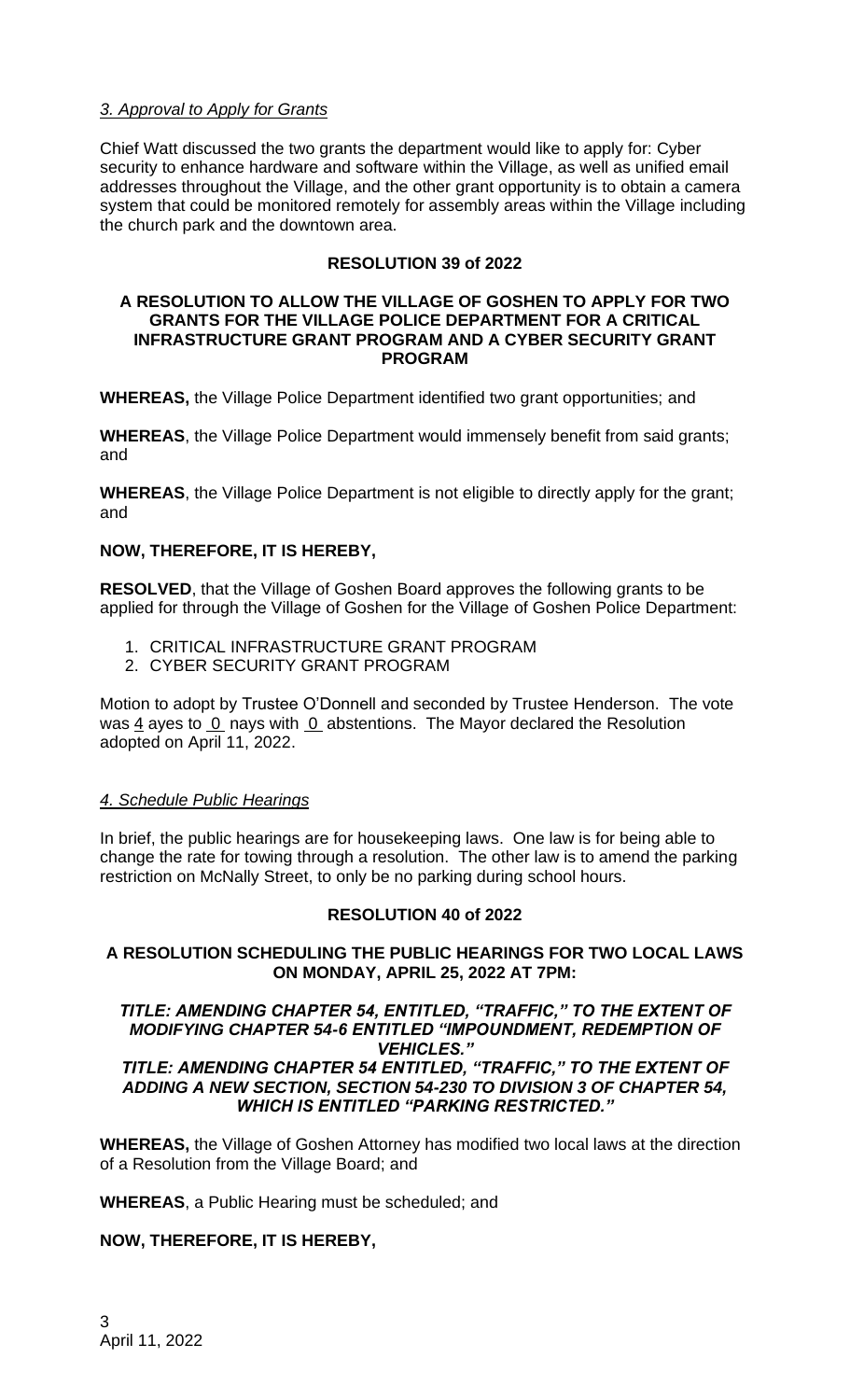**RESOLVED**, that the following laws will be heard at a Public Hearing on April 25, 2022 at 7:00 pm:

*1. TITLE: AMENDING CHAPTER 54, ENTITLED, "TRAFFIC," TO THE EXTENT OF MODIFYING CHAPTER 54-6 ENTITLED "IMPOUNDMENT, REDEMPTION OF VEHICLES."*

#### *2. TITLE: AMENDING CHAPTER 54 ENTITLED, "TRAFFIC," TO THE EXTENT OF ADDING A NEW SECTION, SECTION 54-230 TO DIVISION 3 OF CHAPTER 54, WHICH IS ENTITLED "PARKING RESTRICTED."*

Motion to adopt by Trustee O'Donnell and seconded by Trustee Scotto. The vote was 4 ayes to 0 nays with 0 abstentions. The Mayor declared the Resolution adopted on April 11, 2022.

### *5. Abstract #10*

## **RESOLUTION 41 of 2022**

#### **A RESOLUTION EXAMINING ABSTRACT NUMBER 10 FOR FISCAL YEAR 6/1/21 – 5/31/22 FOR CHECK NUMBERS 20349 THROUGH 20467 TOTALLING \$1,094,564.57**

**WHEREAS,** bills as examined by members of the Board were approved in accordance with Abstract 2021/2022 number 10; and

## **NOW, THEREFORE, IT IS HEREBY,**

**RESOLVED**, that the following were approved:

- 1. Check numbers 20349 through 20467; and
- 2. Abstract number 10 in the amount of \$1,094,564.57; and

Motion to adopt by Trustee Scotto and seconded by Trustee O'Donnell. The vote was 4 ayes to 0 nays with 0 abstentions. The Mayor declared the Resolution adopted on April 11, 2022.

#### *6. Appointment of Senior Commissioner*

Mayor Wohl acknowledged and thanked Louise Hingul for the last 9 years as the Senior Commissioner to the Goshen Senior Center Board of Directors.

#### **RESOLUTION 42 of 2022**

#### **A RESOLUTION TO APPOINT MARGARET SHANLEY AS THE SENIOR COMMISSIONER TO THE GOSHEN SENIOR CENTER BOARD OF DIRECTORS FOR A TERM OF 3 YEARS**

**WHEREAS,** a Village resident that qualifies, is appointed as the Senior Commissioner to the Goshen Senior Center Board of Directors; and

**WHEREAS,** there is a vacancy for said position after Ms. Hingul resigned from the position after serving in the role for 9 years; and

## **NOW, THEREFORE, IT IS HEREBY,**

**RESOLVED**, that Margaret Shanley is hereby appointed the Senior Commissioner to the Goshen Senior Center Board of Directors for a term of 3 years effective immediately.